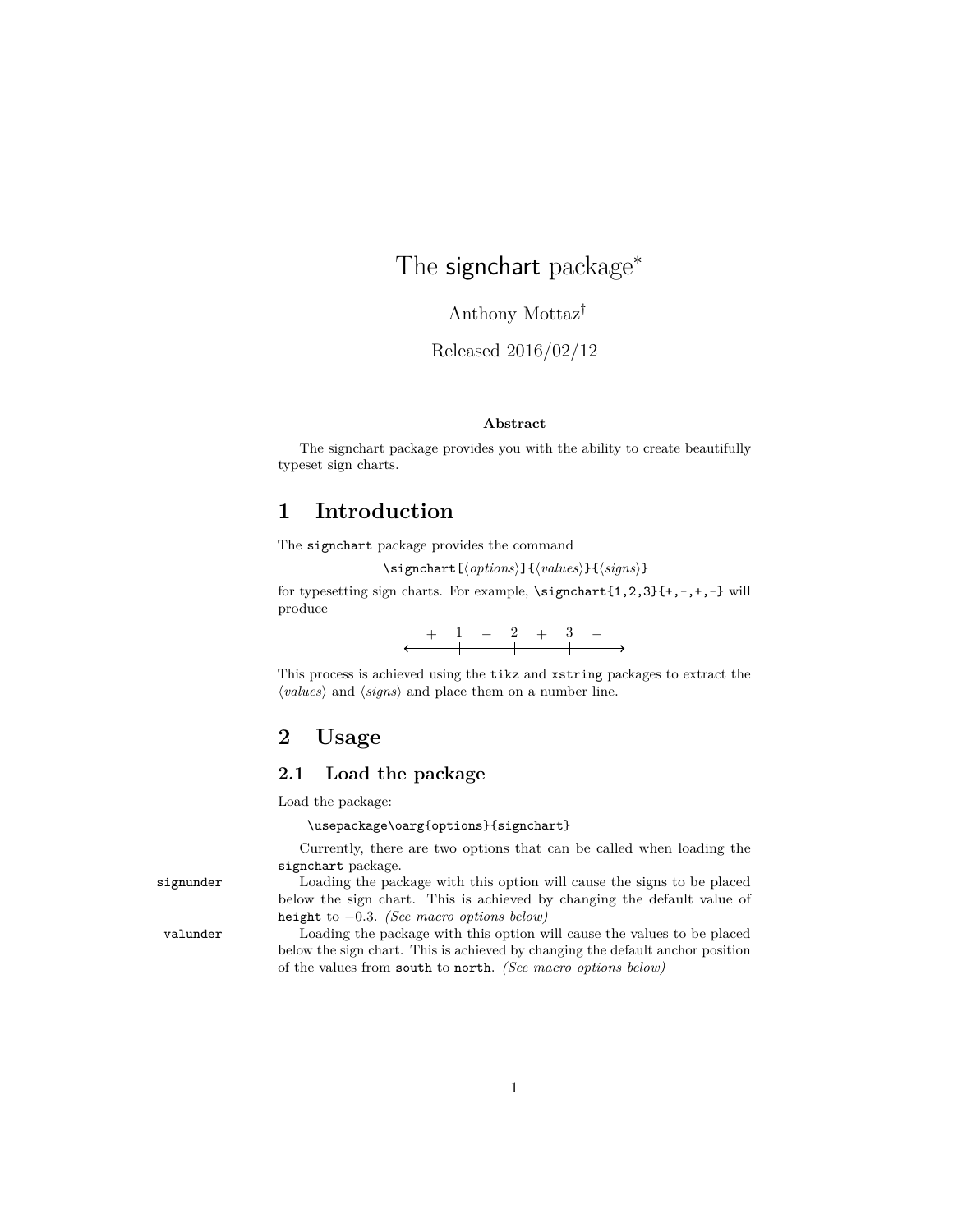### <span id="page-1-20"></span><span id="page-1-17"></span><span id="page-1-14"></span><span id="page-1-11"></span><span id="page-1-5"></span><span id="page-1-4"></span><span id="page-1-3"></span><span id="page-1-2"></span><span id="page-1-0"></span>**2.2 Macros**

| signchart    |                | \signchart [\lapset] {\langle values} } {\lapsets}} The \signchart command pro-<br>duces a sign chart—a number line with evenly spaced ticks, with $\langle values \rangle$ |
|--------------|----------------|-----------------------------------------------------------------------------------------------------------------------------------------------------------------------------|
|              |                | placed over each tick mark and $\langle signs \rangle$ placed between each value.                                                                                           |
| \metavalues  |                | For the $\langle values \rangle$ argument, the user should enter the values that will be                                                                                    |
|              |                | placed above the tick marks in a comma separated list.                                                                                                                      |
| \metasigns   |                | For the $\langle signs\rangle$ argument, the user should enter the signs that will be                                                                                       |
|              |                | placed between each of the $\langle values \rangle$ , also in a comma separated list. It is                                                                                 |
|              |                | <b>important to note</b> that the number of signs should be at most one more                                                                                                |
|              |                | than the number of values. Any additional signs will be considered as one                                                                                                   |
|              |                | sign and give undesired results.                                                                                                                                            |
| \oargoptions |                | The width, placement of $\langle values \rangle$ and $\langle signs \rangle$ , and the arrows can be                                                                        |
| width        |                | adjusted with $\langle options \rangle$ . The option $\langle width \rangle = \langle number \rangle$ can be used to specify                                                |
|              |                | the width of the sign chart using the default tikzpicture units (cm). If no                                                                                                 |
|              |                | option is given, then $\langle width \rangle = 5$ is used.                                                                                                                  |
| valanchor    |                | This macro can change the anchor for placing the $\langle values \rangle$ . By default,                                                                                     |
|              |                | this is set to <b>south</b> in order to place the $\langle values \rangle$ above the number line. The                                                                       |
|              |                | other possibility is to set valanchor=north.                                                                                                                                |
| valsep       |                | This macro controls the separation distance from the $\langle values \rangle$ to the                                                                                        |
|              |                | number line. By default, this is set to 3pt. When the option valunder is                                                                                                    |
|              |                | passed to the package, this is redefined to 13pt to achieve a similar distance                                                                                              |
|              |                | underneath the number line.                                                                                                                                                 |
| height       |                | The option $\langle height \rangle = \langle number \rangle$ can be used to specify the distance between                                                                    |
|              |                | the number line and the signs using the default tikzpicture units (cm). If                                                                                                  |
|              |                | no option is given, then $\langle height \rangle = 0.3$ is used.                                                                                                            |
| arrows       |                | The option $\langle arrows\rangle = \langle arrow \ style{1} \rangle$ can be used to specify the arrow head                                                                 |
|              |                | shape used on the number line. If no option is given, then $\langle \text{arrows} \rangle = \langle -\rangle$ is                                                            |
|              |                | used.                                                                                                                                                                       |
|              |                | 3<br>Implementation                                                                                                                                                         |
|              | $\,1$          | $\langle$ *package $\rangle$                                                                                                                                                |
|              |                |                                                                                                                                                                             |
|              | $\overline{2}$ | \RequirePackage{tikz}                                                                                                                                                       |
|              | 3              | \RequirePackage{pgfplots}                                                                                                                                                   |
|              | 4              | \pgfplotsset{compat = 1.10}                                                                                                                                                 |
|              | 5              | \RequirePackage{xstring}                                                                                                                                                    |
|              | 6              | \RequirePackage{xkeyval}                                                                                                                                                    |
|              | 7              | \def\signHeightKey{0.3}                                                                                                                                                     |
|              | 8              | \def\valNorthSouthKey{south}                                                                                                                                                |
|              | 9              | \def\valSepKey{3pt}                                                                                                                                                         |
|              | 10             | \Declare0ption{signunder}{\def\signHeightKey{-0.3}}                                                                                                                         |
|              | 11             | \Declare0ption{valunder}{%                                                                                                                                                  |
|              | 12             | \def\valNorthSouthKey{north}%                                                                                                                                               |
|              | 13             | \def\valSepKey{13pt}}                                                                                                                                                       |

<span id="page-1-19"></span><span id="page-1-18"></span><span id="page-1-16"></span><span id="page-1-15"></span><span id="page-1-13"></span><span id="page-1-12"></span><span id="page-1-10"></span><span id="page-1-9"></span><span id="page-1-8"></span><span id="page-1-7"></span><span id="page-1-1"></span>14 \DeclareOption\*{%

<span id="page-1-6"></span><sup>15 \</sup>PackageWarning{signchart}{Unknown option â $\tilde{A}$ Y\CurrentOptionâ $\tilde{A}$ Z}%

<sup>∗</sup>This file describes version v1.01?, last revised 2016/02/12.

<sup>†</sup>E-mail: anthonywmottaz@gmail.com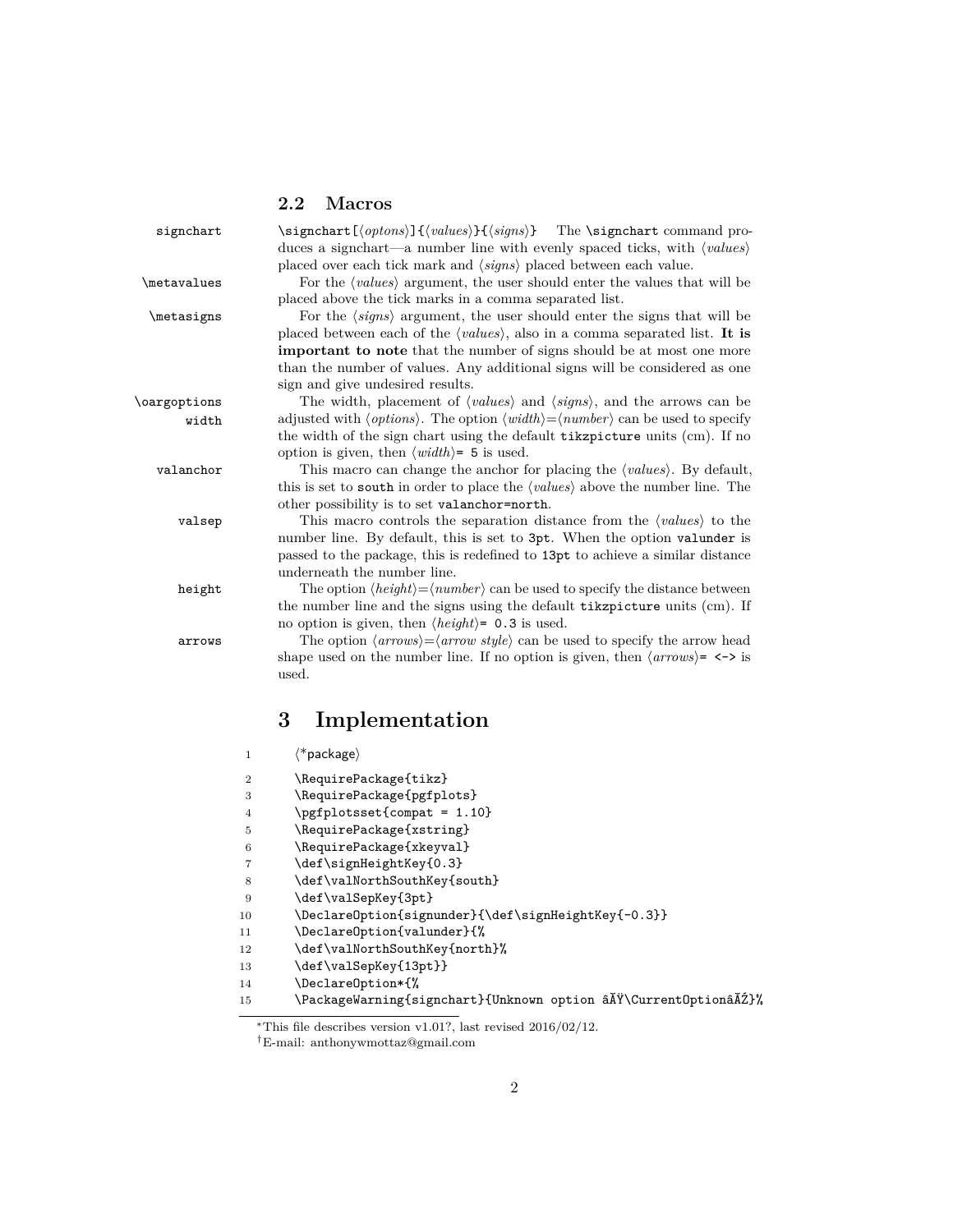```
16 }
17 \ProcessOptions\relax
18 \define@key{signchart}{height}[\signHeightKey]{\def\signHeight{#1}}
19 \define@key{signchart}{valanchor}[\valNorthSouthKey]{\def\valNorthSouth{#1}}
20 \define@key{signchart}{valsep}[\valSepKey]{\def\valSep{#1}}
21 \define@key{signchart}{width}[5]{\def\signChartWidth{#1}}
22 \define@key{signchart}{arrows}[<->]{\def\theArrow{#1}}
23 \makeatother
24 \newcommand{\signchart}[3][]{
25 \setkeys{signchart}{height, valanchor, valsep, width, arrows, #1}
26 \begin{center}
27 \begin{tikzpicture}
28 \pgfmathsetmacro{\snht}{\signHeight}
29 \pgfmathsetmacro{\wid}{\signChartWidth}
30 \det\vals {#2}
31 \def\signs{#3}
32 \def\valsarray{{\vals}}
33 \StrCount{\vals}{,}34 \draw[\theArrow,thick] (0,0) -- (\wid,0);
35 \text{def\thisVal}(-0)36 \foreach \i in \{0,\ldots,\text{len}\} {
37 \pgfmathtruncatemacro{\k}{i + 1}38 \iintnum \ i < \len39 \StrPosition[\k]{\vals}{,}[\pos]
40 \StrBefore[\k]{\vals}{,}[\leftParti]
41 \iint_{\mathbb{R}} 4 = 042 \def\thisVal{\leftParti}
43 \else
44 \StrBehind[\i]{\leftParti}{,}[\thisVal]
45 \fi
46 \else
47 \StrBehind[\i]{\vals}{,}[\thisVal]
48 \fi
49 \pgfmathtruncatemacro{\j}{\i + 1}
50 \StrBehind[\j]{\signs}{,}[\rightPart]
51 \StrLen{\rightPart}[\aLength]
52 \pgfmathtruncatemacro{\cutAmount}{\aLength + 1}
53 \StrGobbleRight{\signs}{\cutAmount}[\leftPartii]
54 \StrBehind[\j]{,\leftPartii}{,}[\s]
55 \pgfmathsetmacro{\valpos}{(\wid/(\len+2))*(\i+1)}
56 \pgfmathsetmacro{\signpos}{(\wid/(\len+2))*(\i+0.5)}
57 \draw (\valpos,-0.15) -- (\valpos,0.15) node[anchor=\valNorthSouth,
58 inner sep=\valSep]
59 {\thisVal};
60 \node at (\signpos,\snht) {$\s$};
61 \iint_{\mathbb{R}} \ifnum \i = \len
62 \pgfmathsetmacro{\signpos}{(\wid/(\len+2))*(\len+1.5)}
63 \pgfmathtruncatemacro{\j}{\len + 1}
64 \StrBehind[\j]{\signs}{,}[\s]
65 \node at (\signpos,\snht) {$\s$};
```